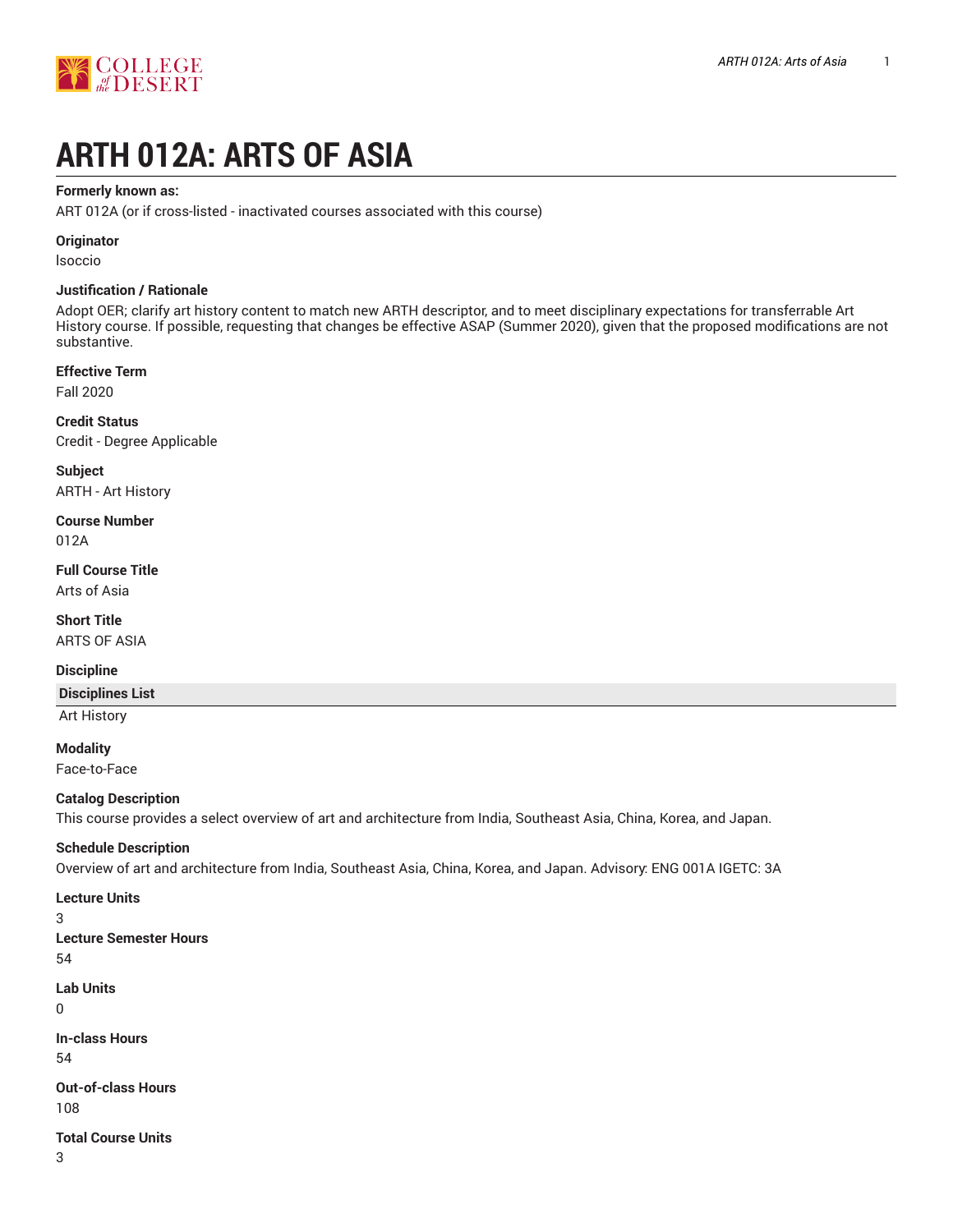

## **Total Semester Hours**

162

**Prerequisite Course(s)** Advisory: ENG 001A

# **Required Text and Other Instructional Materials**

**Resource Type**

Web/Other **Open Educational Resource**

Yes

**Year** 2020

## **Description**

Boundless Art History, Smarthistory, and the Metropolitan Museum of Art's Heilbrunn Timeline of Art History

# **Class Size Maximum**

40

**Entrance Skills** Read, analyze, and interpret varied texts (i.e., literature, digital forms, visual).

## **Requisite Course Objectives**

ENG 001A-Read, analyze, and interpret varied texts (i.e. literature, digital forms, visual).

## **Entrance Skills**

Write thesis statements, topic sentences, and ideas in an organized way in multi-page essays.

## **Requisite Course Objectives**

ENG 001A-Write thesis statements, topic sentences, and ideas in an organized way in multi-page essays.

## **Course Content**

Overview of art and architecture from India, Southeast Asia, China, Korea, and Japan.

- 1. Indus Valley
- 2. Early Buddhist and Hindu art in India and Southeast Asia
- 3. Later Indian art, including Mughal
- 4. Neolithic through early Imperial China
- 5. Northern Wei through Tang Dynasties
- 6. Later China through contemporary
- 7. Korea
- 8. Archaeological Japan through Heian
- 9. Later Japan through contemporary

## **Course Objectives**

|             | <b>Objectives</b>                                                                                                                                        |
|-------------|----------------------------------------------------------------------------------------------------------------------------------------------------------|
| Objective 1 | Identify and analyze works of art and architecture from India, Southeast Asia, China, Korea, and Japan, using<br>appropriate art historical terminology. |
| Objective 2 | Evaluate works of art and architecture from India, Southeast Asia, China, Korea, and Japan within the socio-historical<br>context of their creation.     |
| Objective 3 | Analyze and evaluate the function of art and architecture from India, Southeast Asia, China, Korea, and Japan.                                           |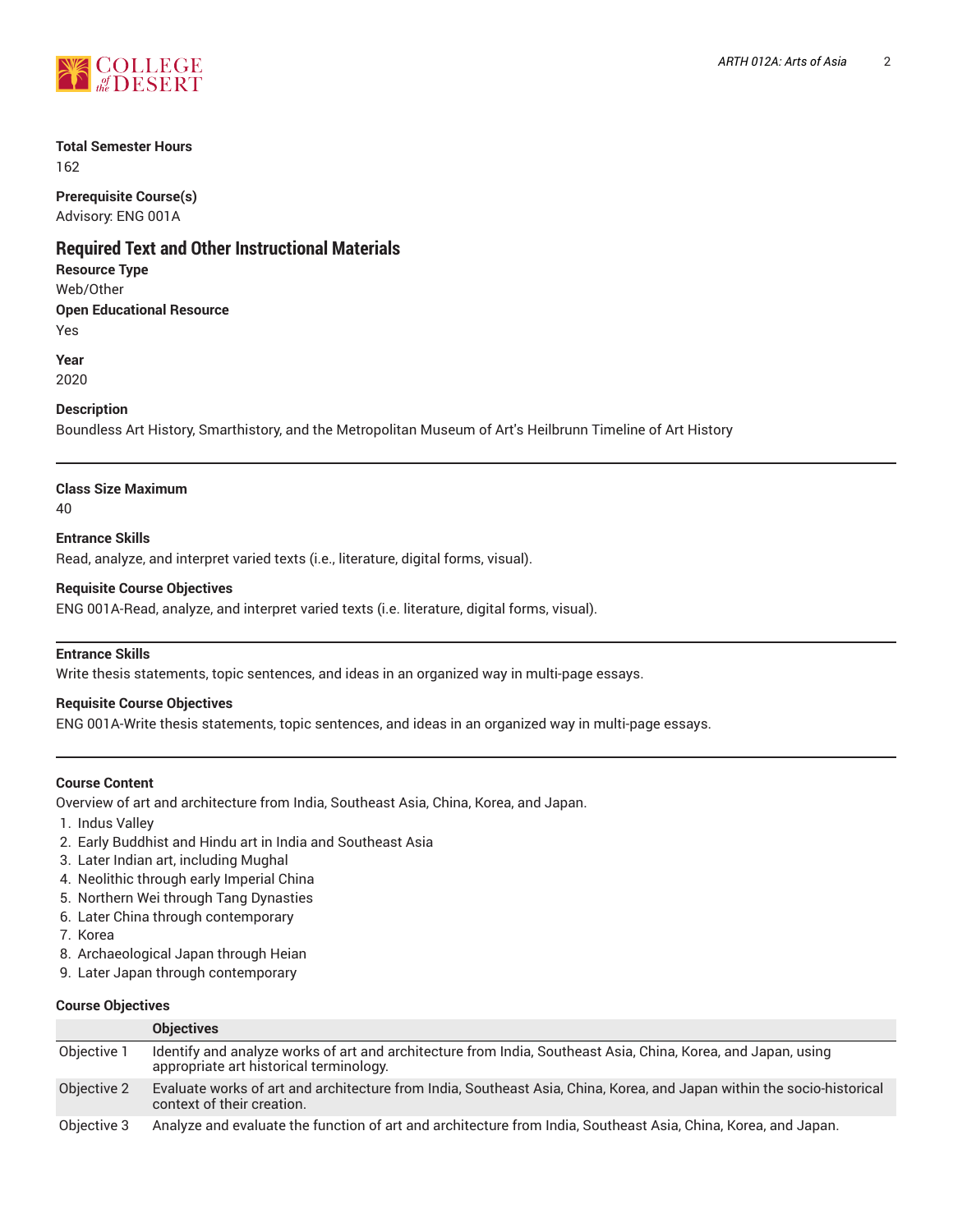



#### **Student Learning Outcomes**

|           | Upon satisfactory completion of this course, students will be able to:                                                                                                               |
|-----------|--------------------------------------------------------------------------------------------------------------------------------------------------------------------------------------|
| Outcome 1 | Identify, examine, and assess representative works of art and architecture from India, Southeast Asia, China, Korea,<br>and Japan, employing appropriate art historical terminology. |
| Outcome 2 | Analyze, discuss, and differentiate works of art and architecture from India, Southeast Asia, China, Korea, and Japan<br>in terms of historical context and cultural values.         |
| Outcome 3 | Analyze, discuss, and differentiate the roles of art, architecture, and the artist from India, Southeast Asia, China, Korea,<br>and Japan.                                           |

#### **Methods of Instruction**

| <b>Method</b>                                    | Please provide a description or examples of how each instructional<br>method will be used in this course.                                                                                                                      |                           |  |  |  |
|--------------------------------------------------|--------------------------------------------------------------------------------------------------------------------------------------------------------------------------------------------------------------------------------|---------------------------|--|--|--|
| Lecture                                          | Presentation of class lecture, illustrated with images and video, to<br>provide overview and analysis of representative works of art and<br>architecture from from India, Southeast Asia, China, Korea, and Japan.             |                           |  |  |  |
| Discussion                                       | Students will discuss, compare, and contrast representative works of<br>art and architecture from from India, Southeast Asia, China, Korea, and<br>Japan, with emphasis on analyzing art within its socio-historical context.  |                           |  |  |  |
| Technology-based instruction                     | Canvas and OER online resources, such as including SmartHistory                                                                                                                                                                |                           |  |  |  |
| <b>Methods of Evaluation</b>                     |                                                                                                                                                                                                                                |                           |  |  |  |
| <b>Method</b>                                    | Please provide a description or examples of how<br>each evaluation method will be used in this course.                                                                                                                         | <b>Type of Assignment</b> |  |  |  |
| College level or pre-collegiate essays           | Students will write descriptive and analytical essays In and Out of Class<br>about works of art as in-class practice activity and<br>during exams, and outside of class in preparation<br>for in-class group presentation.     |                           |  |  |  |
| Mid-term and final evaluations                   | Exams will include quantitative questions as well as In Class Only<br>short essays.                                                                                                                                            |                           |  |  |  |
| Student participation/contribution               | Reading assignments each week will average 50-60<br>pages.                                                                                                                                                                     | Out of Class Only         |  |  |  |
| Presentations/student demonstration observations | Students will collaborate to prepare and present<br>summary of course content. Preparation, including<br>writing a 4-5 page paper, and collaboration will occur<br>outside of class, and presentations will occur in<br>class. | In and Out of Class       |  |  |  |

#### **Assignments**

#### **Other In-class Assignments**

- 1. Listening to lectures, asking questions, summarizing, note-taking, etc.
- 2. Viewing and analyzing slide and video presentations
- 3. Discussion of readings and visual material
- 4. Oral reports by students, individually and in groups
- 5. Brief written responses to readings and visual material
- 6. Gallery or museum visit for first-hand art viewing

#### **Other Out-of-class Assignments**

- 1. Weekly readings in textbook and supplementary literature
- 2. Viewing slides and/or video
- 3. Written essays and papers
- 4. Preparation of oral presentation
- 5. Gallery or museum visit for first-hand art viewing

#### **Grade Methods**

Letter Grade Only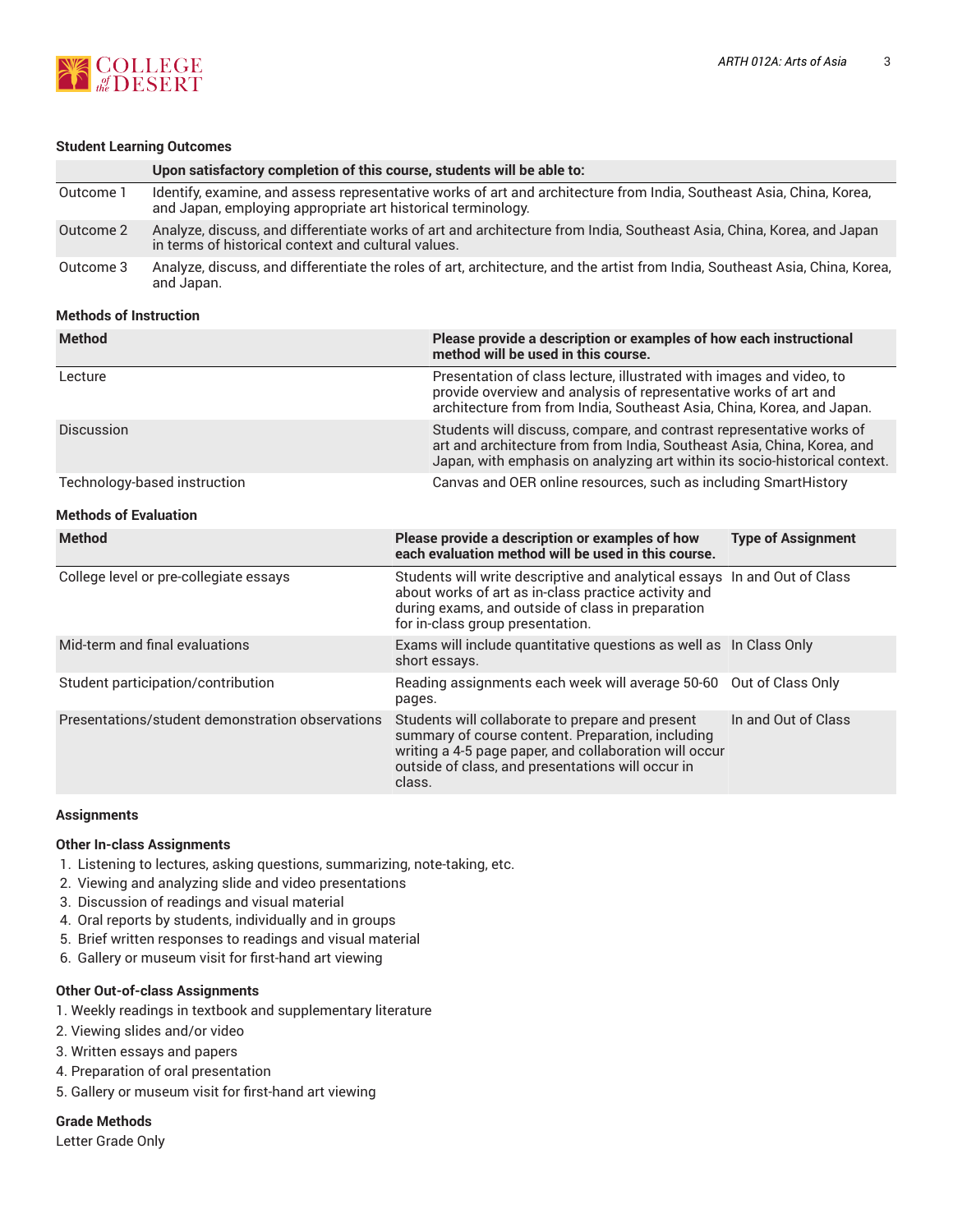

# **Comparable Transfer Course Information**

**University System** CSU **Campus** CSU San Bernardino

**Course Number**

ART 222 **Course Title** Art History: Africa, Asia, the Americas and Oceania

**Catalog Year** 2012-13

**Rationale** Articulation agreement

## **University System**

UC **Campus** UC Riverside

**Course Number** AHS 15 **Course Title** Arts of Asia

**Catalog Year** 2012-13

**Rationale** Articulation agreement

**COD GE** C3 - Arts, Humanities, and Culture

**CSU GE** C1 - Arts, Music, Drama, Cinema Arts

**IGETC GE** 3A - Arts, Music, Drama

# **MIS Course Data**

**CIP Code** 50.0101 - Visual and Performing Arts, General.

**TOP Code** 100100 - Fine Arts, General

**SAM Code** E - Non-Occupational

**Basic Skills Status** Not Basic Skills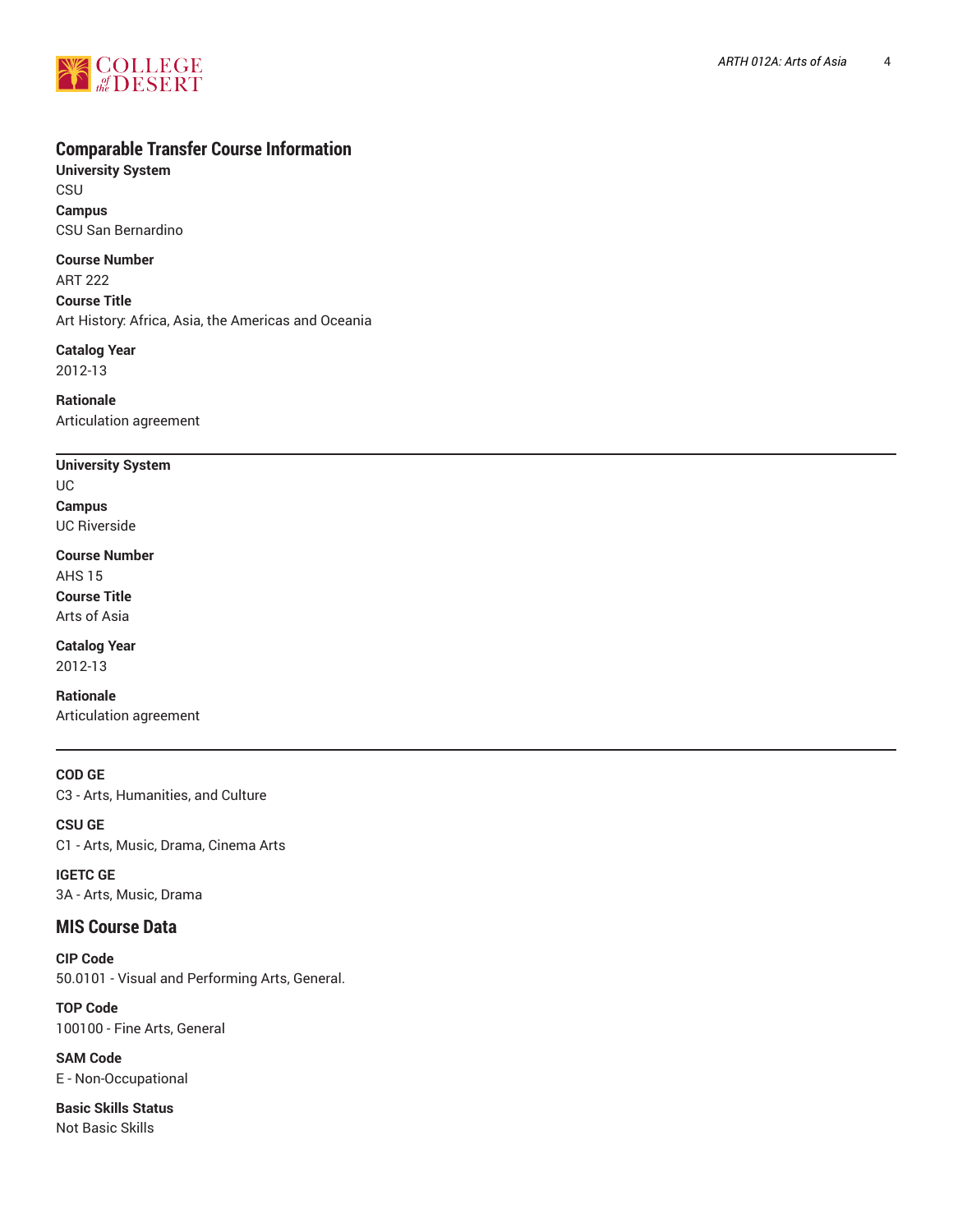

**Prior College Level** Not applicable

**Cooperative Work Experience** Not a Coop Course

**Course Classification Status** Credit Course

**Approved Special Class** Not special class

**Noncredit Category** Not Applicable, Credit Course

**Funding Agency Category** Not Applicable

**Program Status** Program Applicable

**Transfer Status** Transferable to both UC and CSU

**General Education Status** Not applicable

**Support Course Status** Course is not a support course

**C-ID** ARTH 130

**Allow Audit** No

**Repeatability** No

**Materials Fee** No

**Additional Fees?** No

## **Approvals**

**Curriculum Committee Approval Date** 3/19/2020

**Academic Senate Approval Date** 3/26/2020

**Board of Trustees Approval Date** 5/15/2020

**Course Control Number** CCC000583710

#### **Programs referencing this course**

Art [History](http://catalog.collegeofthedesert.eduundefined?key=1/) AA-T Degree ([http://catalog.collegeofthedesert.eduundefined?key=1/\)](http://catalog.collegeofthedesert.eduundefined?key=1/) Studio Arts AA-T [Degree](http://catalog.collegeofthedesert.eduundefined?key=2/) ([http://catalog.collegeofthedesert.eduundefined?key=2/\)](http://catalog.collegeofthedesert.eduundefined?key=2/)